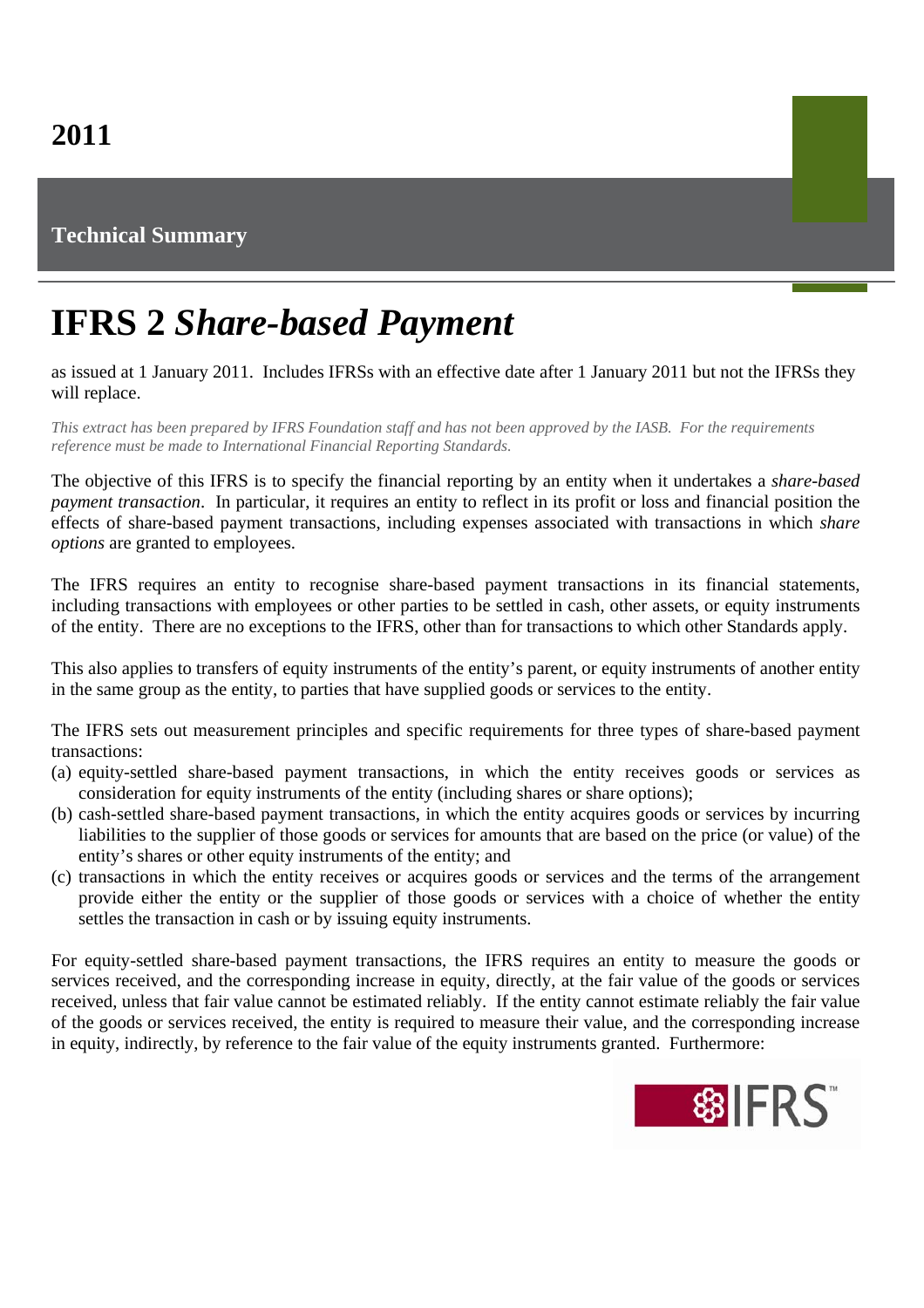- (a) for transactions with employees and others providing similar services, the entity is required to measure the fair value of the equity instruments granted, because it is typically not possible to estimate reliably the fair value of employee services received. The fair value of the equity instruments granted is measured at grant date.
- (b) for transactions with parties other than employees (and those providing similar services), there is a rebuttable presumption that the fair value of the goods or services received can be estimated reliably. That fair value is measured at the date the entity obtains the goods or the counterparty renders service. In rare cases, if the presumption is rebutted, the transaction is measured by reference to the fair value of the equity instruments granted, measured at the date the entity obtains the goods or the counterparty renders service.
- (c) for goods or services measured by reference to the fair value of the equity instruments granted, the IFRS specifies that vesting conditions, other than market conditions, are not taken into account when estimating the fair value of the shares or options at the relevant measurement date (as specified above). Instead, vesting conditions are taken into account by adjusting the number of equity instruments included in the measurement of the transaction amount so that, ultimately, the amount recognised for goods or services received as consideration for the equity instruments granted is based on the number of equity instruments that eventually vest. Hence, on a cumulative basis, no amount is recognised for goods or services received if the equity instruments granted do not vest because of failure to satisfy a vesting condition (other than a market condition).
- (d) the IFRS requires the fair value of equity instruments granted to be based on market prices, if available, and to take into account the terms and conditions upon which those equity instruments were granted. In the absence of market prices, fair value is estimated, using a valuation technique to estimate what the price of those equity instruments would have been on the measurement date in an arm's length transaction between knowledgeable, willing parties.
- (e) the IFRS also sets out requirements if the terms and conditions of an option or share grant are modified (eg an option is repriced) or if a grant is cancelled, repurchased or replaced with another grant of equity instruments. For example, irrespective of any modification, cancellation or settlement of a grant of equity instruments to employees, the IFRS generally requires the entity to recognise, as a minimum, the services received measured at the grant date fair value of the equity instruments granted.

For cash-settled share-based payment transactions, the IFRS requires an entity to measure the goods or services acquired and the liability incurred at the fair value of the liability. Until the liability is settled, the entity is required to remeasure the fair value of the liability at each reporting date and at the date of settlement, with any changes in value recognised in profit or loss for the period.

For share-based payment transactions in which the terms of the arrangement provide either the entity or the supplier of goods or services with a choice of whether the entity settles the transaction in cash or by issuing equity instruments, the entity is required to account for that transaction, or the components of that transaction, as a cash-settled share-based payment transaction if, and to the extent that, the entity has incurred a liability to settle in cash (or other assets), or as an equity-settled share-based payment transaction if, and to the extent that, no such liability has been incurred.

The IFRS prescribes various disclosure requirements to enable users of financial statements to understand: (a) the nature and extent of share-based payment arrangements that existed during the period;